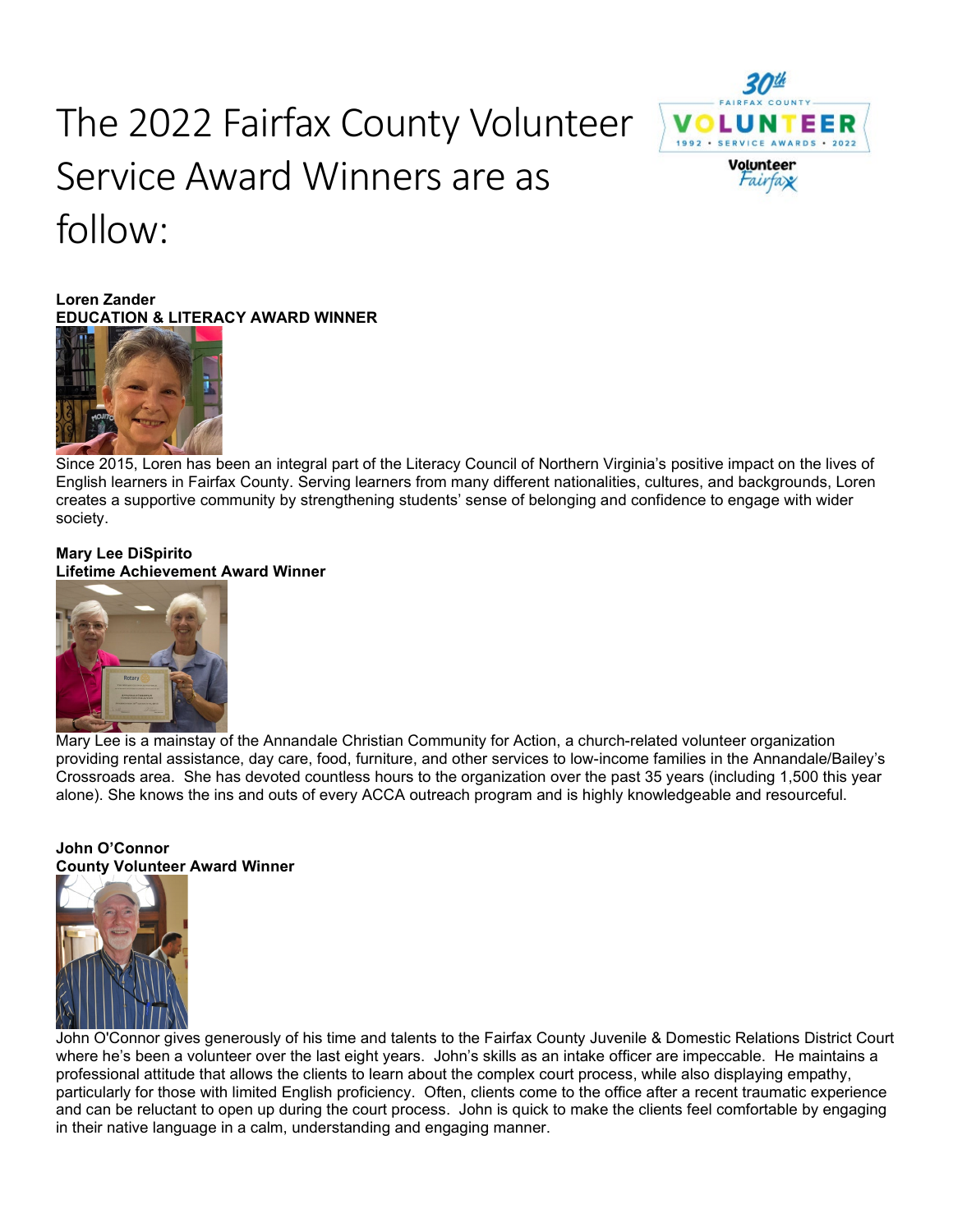#### **Maria Lewan RSVP Northern Virginia Award Winner**



Maria is a registered nurse who uses her clinical nursing skills to help those who face health issues. Her ability to provide compassionate, kind, and generous care makes her a perfect hospice volunteer. Maria is a community connector and resource for the social workers at Capital Caring Health. When a social worker has a patient with limited financial resources, Maria is the go-to person. She is helpful and knowledgeable. Each week, Maria makes calls to patients to provide a touchpoint check- in. These calls target any health needs, such as refills on medications, pain levels, and supplies, but they also provide emotional support to the patient and their caregiver.

#### **Fairfax Medical Reserve Corps Volunteer Group Award Winner**



The Fairfax Medical Reserve Corps has grown from a six-member physician task force created in 2002 in response to anthrax attacks to more than 3,550 members today. Volunteers needn't have a medical/public health background, but they all share a passion for helping to keep their communities healthy and safe. Over the years, these local heroes have provided thousands of volunteer service hours to Fairfax County, supporting public health emergencies (such as measles, TB outbreaks and the Coronavirus Pandemic), responding to public health implications of severe weather incidents, and conducting educational and outreach activities.

#### **Amini Bonane Social Justice Winner**



Amini is a community builder, organizer, and advocate. She uses her titles of Miss Black DC 2020 and Miss Fairfax City 2021 to speak up for marginalized communities. During her time at George Mason University, Amini was a founding board member of the COVID Student Safety Corps. She also founded the Student Safety Advocacy Board, the Conflict-Free Campus Initiative, and GMU's first-ever delegation of the Model African Union.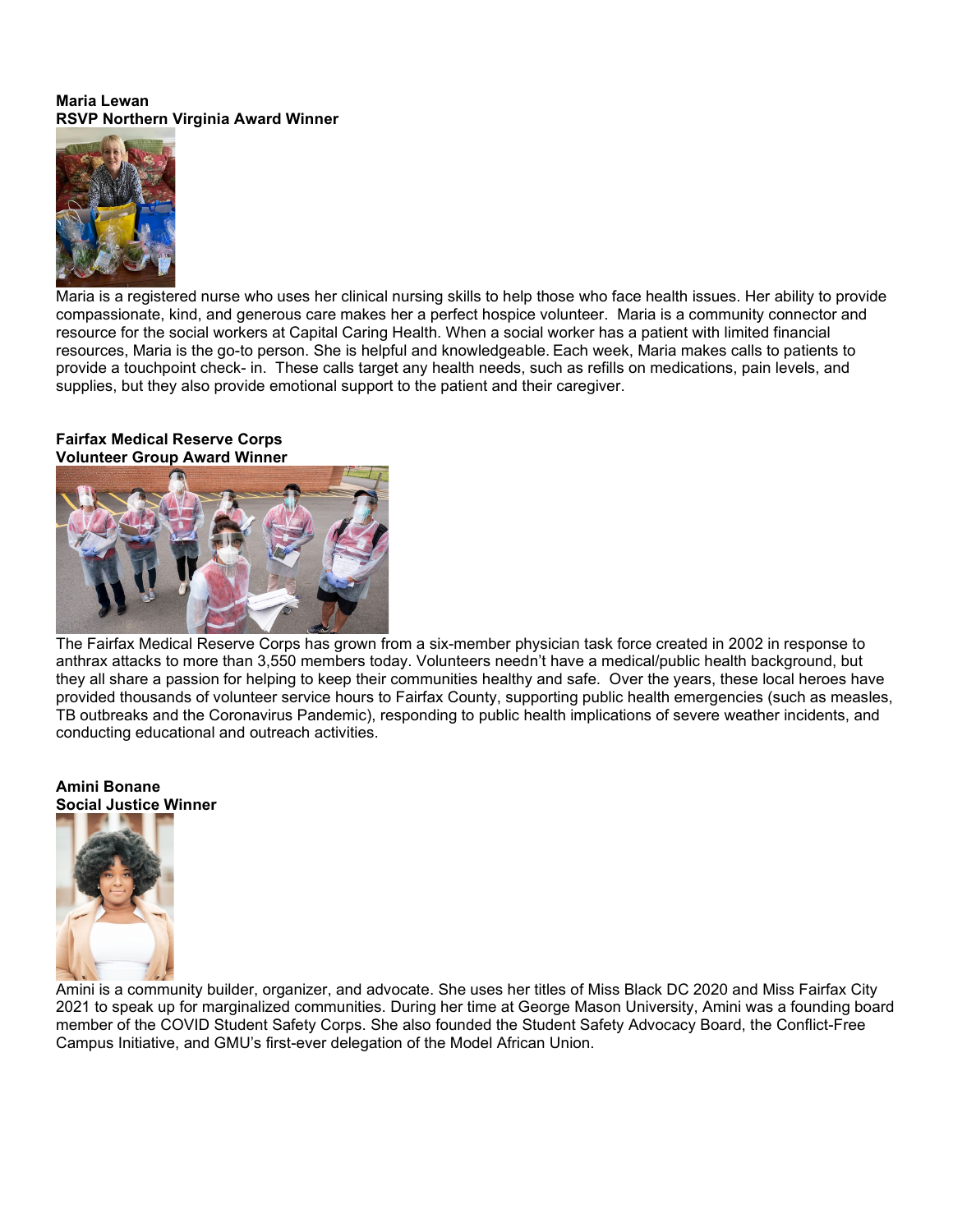#### **Kirsten Mikolashek Youth Leadership Winner**



Kirsten has volunteered for Northern Virginia Therapeutic Riding Program over the past four years, giving 350 hours of her time and talents. The nonprofit provides equine-assisted activities to people with disabilities, youth-at-risk, recovering military personnel, and others in need of an inclusive, community setting and helps each individual realize their highest potential.

# **Fairfax Master Naturalists**

**Environmental Sustainability Award Winner**



Throughout the pandemic, the Fairfax Master Naturalist (FMN) chapter of the Virginia Master Naturalist Program offered refuge —for volunteers and citizens alike — who were seeking "outdoor relief." By developing volunteers to assist with the beneficial management and preservation of natural resources and natural areas in the County, FMN widens opportunities for residents to enjoy the great outdoors.

# **Laurie Manning Quality of Life Winner**



Laurie has changed the face of Capital Caring Health's volunteer pediatric program through her dedication and leadership. She exemplifies how one volunteer can transform an entire program and while doing so, embrace many community members to join the volunteer workforce. Capital Caring Health marvels at how deeply Laurie's accomplishments have positively impacted Fairfax County. 

# **Frank Pappas Award Category Hunger Hero**



Frank was the impressive key volunteer leader of Fairfax County's 65 large-scale emergency food distribution events organized to ease the economic and food insecurity impacts of the COVID-19 pandemic. The events involved hundreds of volunteers of the Fairfax County Community Emergency Response Team (CERT) and other organizations. Frank formed the initial response structure in May 2020 and ensured its success over the next year.